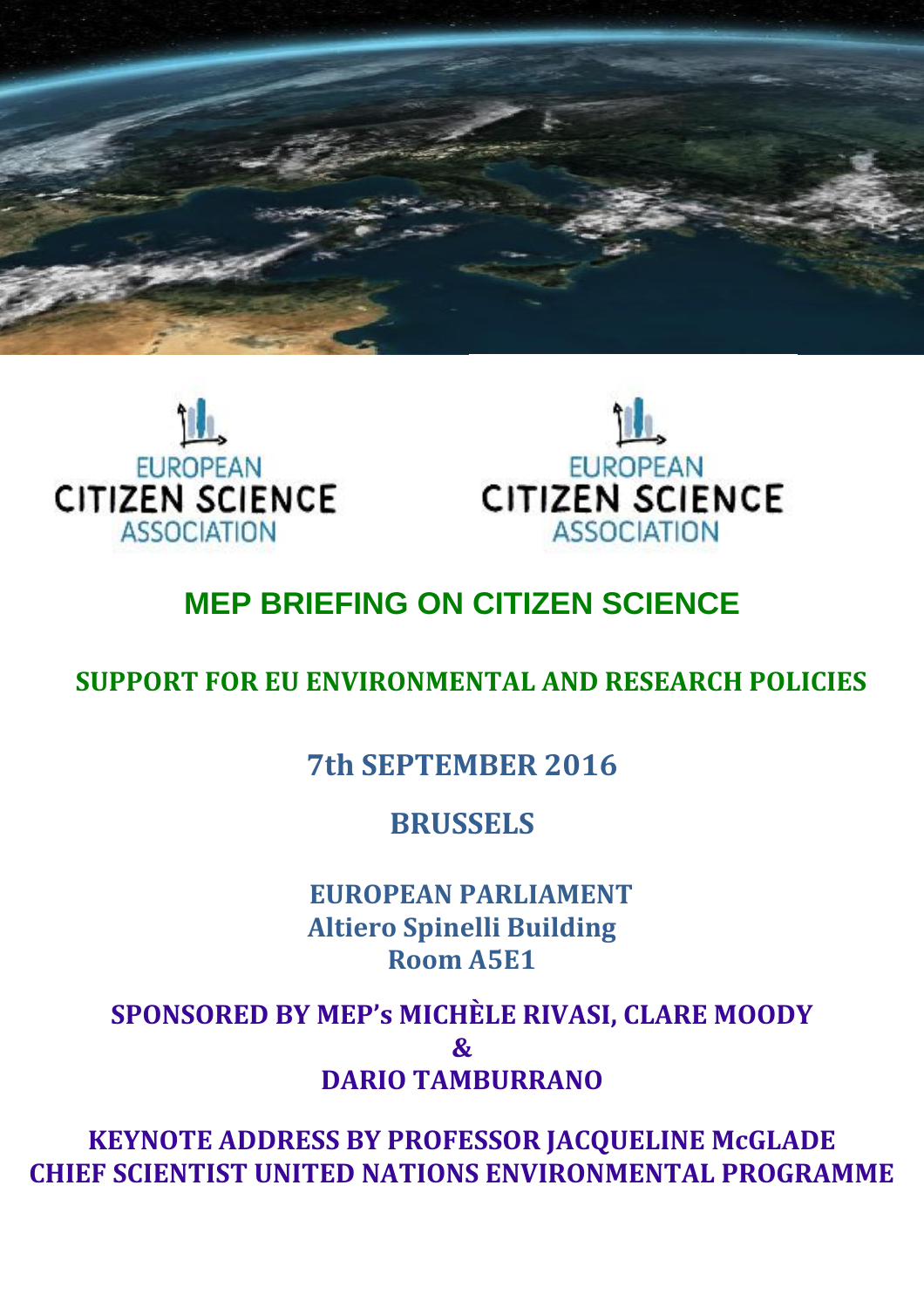

# **7TH SEPTEMBER 2016**

### **14.30 REGISTRATION STARTS**

#### **WELCOME TO THE EUROPEAN PARLIAMENT**

**15.00 OPENING AND WELCOME**

Michèle Rivasi Member of the European Parliament **WELCOME FROM THE EUROPEAN CITIZEN SCIENCE ASSOCIATION (ECSA)** Professor Johannes Vogel Chair of ECSA and Director Berlin Natural History Museum

**15.30 – 17.00 KEYNOTE PRESENTATIONS**

Moderator: Martin Brocklehurst, Founder Member of ECSA and Policy Chairman

**INTERNATIONAL PERSPECTIVE ON CITIZEN SCIENCE UN SUSTAINABILITY GOALS AND THE ROLE OF CITIZEN SCIENCE** Professor Jacqueline McGlade - Chief Scientist, UN Environmental Programme Kenya

**THE INDIVIDUAL PERSPECTIVE ON CITIZEN SCIENCE A CITIZEN'S VIEW OF TAKING PART IN CITIZEN SCIENCE** Hanny van Arkel, a Teacher who discovered rare astronomical objects

**EUROPEAN PERSPECTIVE ON CITIZEN SCIENCE INTRODUCING DOING IT TOGETHER SCIENCE – AN EU CITIZEN SCIENCE PROJEC**T Muki Haklay, Director ExCiteS (Extreme Citizen Science) University College London UK

**MEMBER STATE PERSPECTIVE ON CITIZEN SCIENCE EU CITIZENS AGAINST GLOBALISED MOSQUITO-BORNE DISEASES** Dr John Palmer (UPF), – Member of Mosquito Alert (CREAF, CEAB-CSIC) Spain